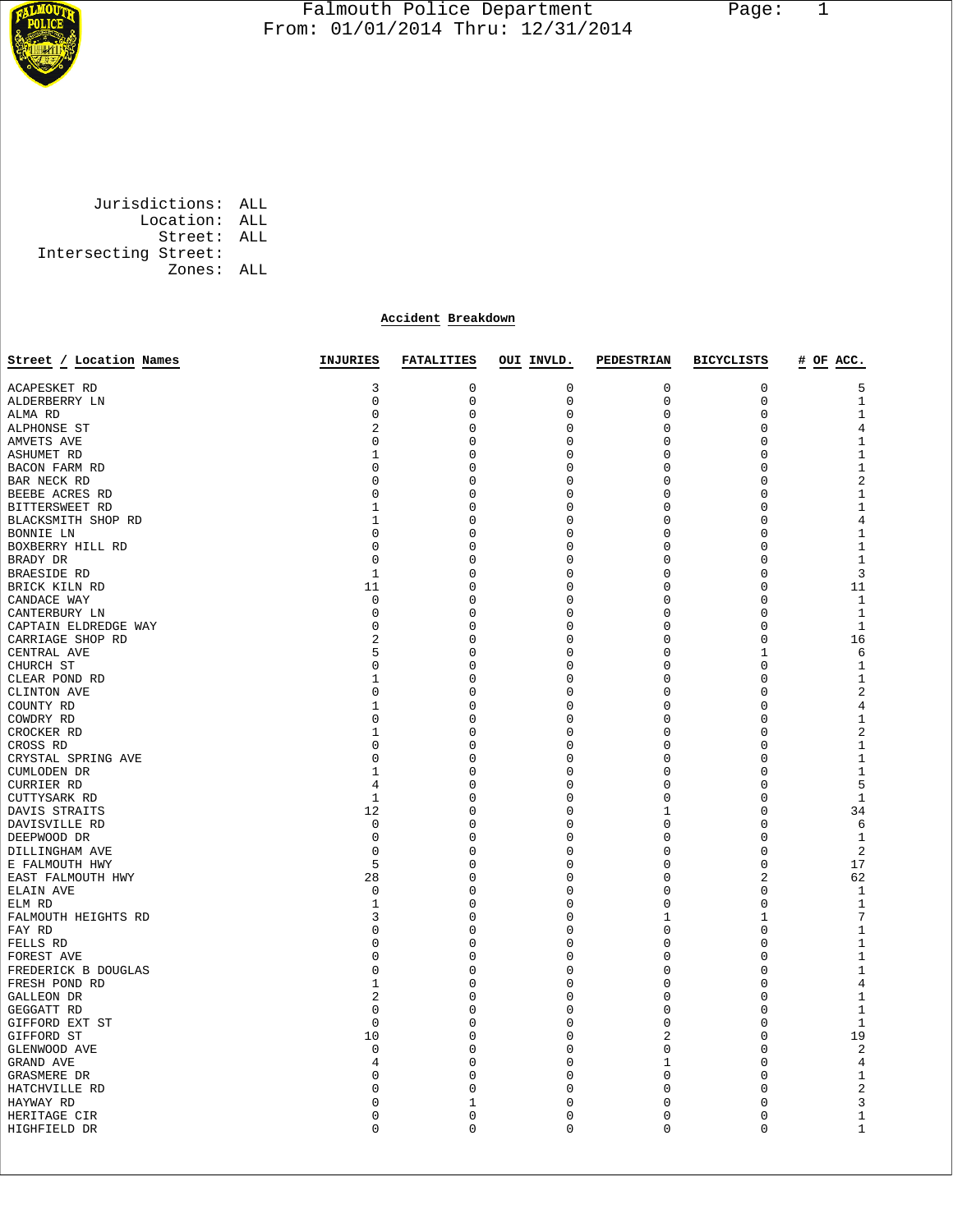## Falmouth Police Department Page: 2 From: 01/01/2014 Thru: 12/31/2014

| HOMESTEAD LN                     | 0           | $\mathsf 0$             | 0             | 0             | 0                 | 3                       |
|----------------------------------|-------------|-------------------------|---------------|---------------|-------------------|-------------------------|
| HOOPPOLE RD                      | 0           | $\mathsf 0$             | 0             | 0             | 0                 | $\mathbf{1}$            |
| <b>JERICHO PATH</b>              | 0           | 0                       | 0             | 0             | 0                 | 1                       |
| JOHN PARKER RD                   | 0           | $\mathbf 0$             | 0             | 0             | 0                 | 4                       |
| JONES RD                         | 7           | 0                       | 0             | 0             | 1                 | 15                      |
| KATHARINE LEE BATES              | 0           | 0                       | 0             | 0             | 0                 | 2                       |
| KATHY ANN LN<br>KERRYWOOD DR     | 0<br>0      | 0<br>0                  | 0<br>0        | 0<br>0        | 0<br>0            | $1\,$<br>$\mathbf 1$    |
| KING ST                          | 1           | 0                       | 0             | 0             | 0                 | 1                       |
| KOMPASS DR                       | 1           | $\mathbf 0$             | 0             | 0             | 0                 | $\mathbf 1$             |
| LAKE LEAMAN RD                   | 0           | 0                       | 0             | 0             | 0                 | 1                       |
| LAKE SHORE DR                    | $\Omega$    | 0                       | 0             | 0             | 0                 | 1                       |
| LAKEVIEW AVE                     | 3           | $\mathbf 0$             | 0             | 1             | 0                 | $\overline{a}$          |
| LEONARD DR                       | 0           | 0                       | 0             | 0             | 0                 | $\mathbf 1$             |
| LIBRARY LN                       | 0           | 0                       | 0             | 0             | 0                 | 1                       |
| LOCHSTEAD DR                     | 0           | $\mathbf 0$             | 0             | 0             | 0                 | $\mathbf{1}$            |
| LOCUST ST                        | 2           | 0                       | 0             | 0             | 1                 | 6                       |
| LOCUSTFIELD RD                   | 0           | 0                       | 0             | 0             | $\mathbf 0$       | 1                       |
| LUSCOMBE AVE                     | $\mathbf 0$ | 0                       | 0             | 0             | 0                 | $\mathbf{1}$            |
| MAIN ST                          | 12          | 0                       | 0             | 1             | 1                 | 65                      |
| MARAVISTA AVE                    | 9           | 0                       | 0             | 0             | 0                 | 9                       |
| MARAVISTA AVE EXT                | 6<br>0      | $\mathbf 0$             | 0             | 0<br>0        | $\mathbf{1}$<br>0 | 5                       |
| MARY MANUEL WAY<br>MBL ST        | 0           | 0<br>0                  | 0<br>0        | 0             | 0                 | 1<br>1                  |
| MENAUHANT RD                     | 2           | $\mathbf 0$             | 0             | 0             | 0                 | 5                       |
| MEREDITH DR                      | 0           | 0                       | 0             | 0             | 0                 | $\mathbf{1}$            |
| METOXIT RD                       | 1           | 0                       | 0             | 0             | 0                 | $\mathbf{1}$            |
| MILL RD                          | 0           | $\mathbf 0$             | 0             | 0             | 0                 | $1\,$                   |
| MILLFIELD ST                     | $\Omega$    | 0                       | 0             | 0             | 0                 | $\mathbf{1}$            |
| MINOT ST                         | 1           | 0                       | 0             | 0             | 0                 | 1                       |
| MONMOUTH CIR                     | 0           | 0                       | 0             | 0             | 0                 | $1\,$                   |
| MOORLAND RD                      | 0           | 0                       | 0             | 0             | 0                 | $\mathbf{1}$            |
| N FALMOUTH HWY                   | 5           | 0                       | 0             | 0             | 0                 | 4                       |
| NANTUCKET AVE                    | 1           | $\mathbf 0$             | 0             | 0             | 0                 | 3                       |
| NASHAWENA ST                     | 1           | 0                       | 0             | 0             | 0                 | 1                       |
| NOBSKA RD                        | 0           | 0                       | 0             | 0             | 0                 | 1                       |
| NORTH FALMOUTH HWY               | 3           | $\mathbf 0$             | 0             | 0             | 0                 | 3                       |
| NORTH MAIN ST                    | 0           | 0                       | 0             | 0             | 1                 | 4                       |
| NURSERY RD                       | 0<br>5      | 0<br>$\mathbf 0$        | 0<br>0        | 0<br>0        | 0<br>0            | 1<br>13                 |
| OLD BARNSTABLE RD<br>OLD DOCK RD | $\Omega$    | 0                       | 0             | 0             | 0                 | $\overline{2}$          |
| OLD MAIN RD                      | 1           | 0                       | 0             | 0             | 0                 | $\overline{c}$          |
| OLD MEETING HOUSE RD             | 1           | 0                       | 0             | 0             | 0                 | 3                       |
| OSTROM RD                        | 2           | 0                       | 0             | 0             | 0                 | 4                       |
| OVERLOOK CIR                     | 0           | 0                       | 0             | 0             | 0                 | 1                       |
| OX BOW RD                        | $\mathbf 0$ | $\mathbf 0$             | 0             | 0             | 0                 | 3                       |
| OYSTER POND RD                   | 2           | 0                       | 0             | 0             | 0                 | 4                       |
| PALMER AVE                       | 12          | 0                       | 0             | 1             | 1                 | 28                      |
| PARSONS LN                       | 0           | 0                       | 0             | 0             | 0                 | $\mathbf{1}$            |
| PEQUOSSETT AVE                   | 0           | 0                       | 0             | 0             | O                 | 1                       |
| PERCIVAL RD                      | $\mathbf 0$ | $\mathsf 0$<br>$\Omega$ | 0<br>$\Omega$ | 0<br>$\Omega$ | 0<br>$\Omega$     | 1<br>$\mathbf{1}$       |
| PETERSON RD<br>PILOT WAY         | 0<br>$1\,$  | 0                       | 0             | 0             | 0                 | $1\,$                   |
| PINECREST BEACH DR               | 1           | 0                       | 0             | 0             | 0                 | $\overline{\mathbf{c}}$ |
| QUAKER RD                        | 1           | 0                       | 0             | 0             | 0                 | 8                       |
| QUEEN ST                         | $\Omega$    | 0                       | 0             | 0             | 0                 | $1\,$                   |
| QUISSETT AVE                     | 1           | 0                       | 0             | 0             | 0                 | $\overline{\mathbf{c}}$ |
| RANDOLPH ST                      | 1           | 0                       | 0             | 0             | 0                 | $\overline{\mathbf{c}}$ |
| RANSOM RD                        | O           | 0                       | 0             | 0             | 0                 | $1\,$                   |
| RED BROOK RD                     | 3           | 0                       | 0             | 0             | 0                 | 5                       |
| ROBBINS RD                       | 0           | 0                       | 0             | 0             | 0                 | $\overline{\mathbf{c}}$ |
| ROSE MORIN LN                    | 0           | 0                       | 0             | 0             | 0                 | $1\,$                   |
| ROYAL CIR                        | 1           | 0                       | 0             | 1             | 0                 | $1\,$                   |
| RT 151                           | 41          | $\mathbf 0$             | 0             | 0             | $\mathbf 0$       | 57                      |
| RT 28 N                          | 0           | 0                       | 0             | 0             | $\mathbf 0$       | $\overline{\mathbf{c}}$ |
| RT 28 NORTH                      | 0           | $\mathbf 0$             | 0             | 0             | 0                 | 5                       |
| RT 28 S                          | 0           | 0<br>$\mathbf 0$        | 0             | 0             | $\mathbf 0$       | 5                       |
| RT 28 SOUTH<br>SAM TURNER RD     | 1<br>6      | 0                       | 0<br>0        | 0<br>0        | 0<br>0            | $1\,$<br>$\overline{4}$ |
| SAND POINTE SHORES DR            | $\mathbf 0$ | 0                       | 0             | 0             | $\mathbf 0$       | $\mathbf 1$             |
| SANDWICH RD                      | 18          | 0                       | 0             | 0             | $\mathbf 0$       | 36                      |
| SCHOOL ST                        | 0           | 0                       | 0             | 0             | 0                 | $\overline{c}$          |
| SCRANTON AVE                     | $\sqrt{2}$  | $\mathsf 0$             | 0             | 0             | 0                 | 6                       |